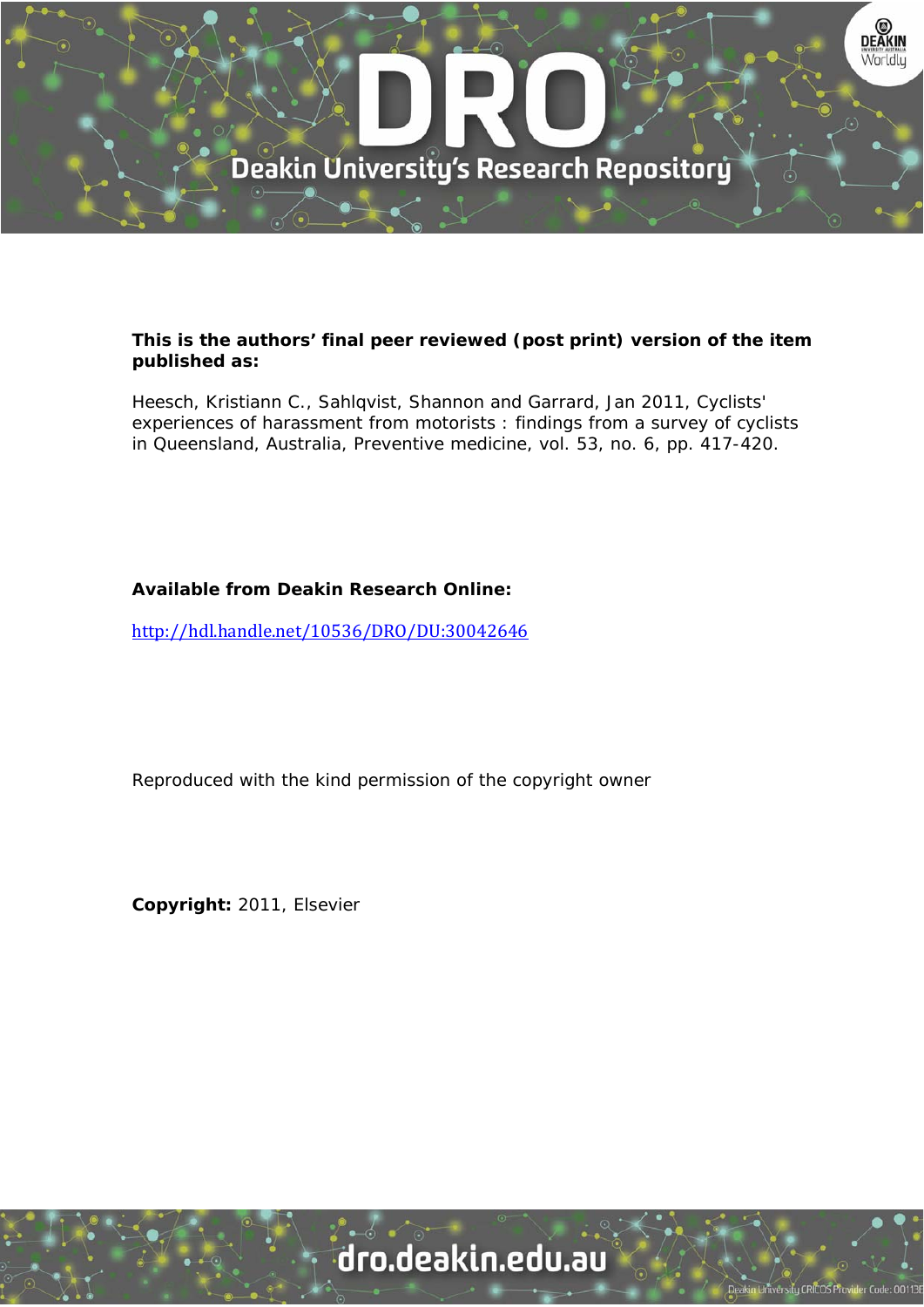

**Queensland University of Technology Brisbane Australia** 

This is the author's version of a work that was submitted/accepted for publication in the following source:

[Heesch, Kristiann,](http://eprints.qut.edu.au/view/person/Heesch,_Kristiann.html) Sahlqvist, Shannon, & Garrard, Jan (2011) Cyclists' experiences of harassment from motorists : findings from a survey of cyclists in Queensland, Australia. *Preventive Medicine*, *53*(6), pp. 417-420.

This file was downloaded from: <http://eprints.qut.edu.au/46135/>

#### **c Copyright 2011 Elsevier**

This is the author's version of a work that was accepted for publication in [Preventive Medicine]. Changes resulting from the publishing process, such as peer review, editing, corrections, structural formatting, and other quality control mechanisms may not be reflected in this document. Changes may have been made to this work since it was submitted for publication. A definitive version was subsequently published in [Preventive Medicine], [53, 6, (2011)] 10.1016/j.ypmed.2011.09.015

**Notice**: *Changes introduced as a result of publishing processes such as copy-editing and formatting may not be reflected in this document. For a definitive version of this work, please refer to the published source:*

*<http://dx.doi.org/10.1016/j.ypmed.2011.09.015>*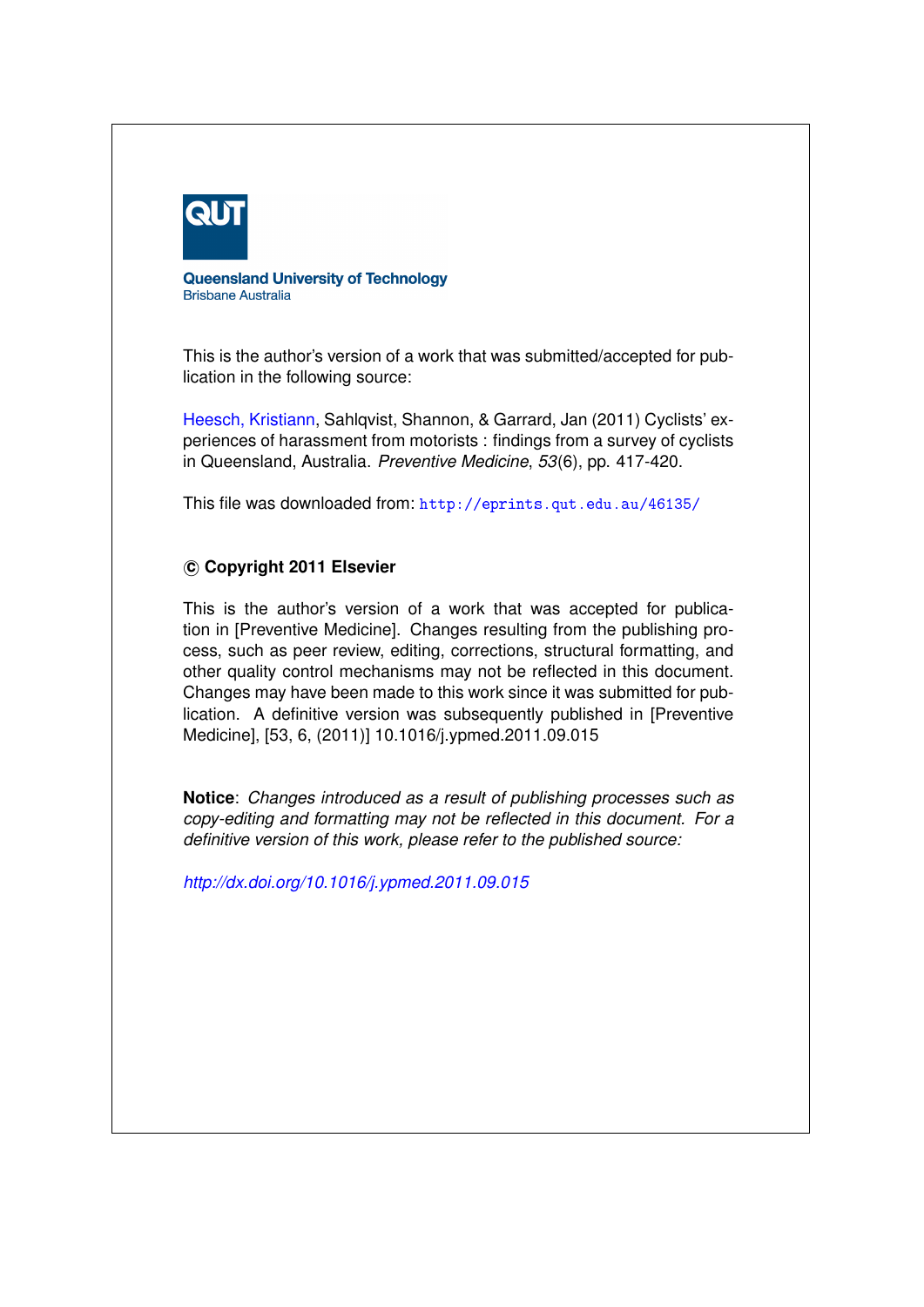# **Cyclists' experiences of harassment from motorists: findings from a survey of cyclists in Queensland, Australia**

Kristiann C Heesch<sup>a,\*</sup>, Shannon Sahlqvist<sup>b</sup>, Jan Garrard c

<sup>a</sup> Institute of Health and Biomedical Innovation and School of Public Health, Queensland University of Technology, Victoria Park Road, Kelvin Grove, Queensland 4059, Australia, *E-mail address:* k.heesch@qut.edu.au

<sup>b</sup> Medical Research Council Epidemiology Unit and UKCRC Centre for Diet and Activity Research (CEDAR), Box 296, Institute of Public Health, Forvie Site, Cambridge, United Kingdom, *E-mail address:* slf45@medschl.cam.ac.uk

c School of Health and Social Development, Deakin University, 221 Burwood Highway, Burwood, Victoria 3125, Australia, *E-mail address:* jan.garrard@deakin.edu.au

\* Corresponding author. Telephone: +61 3138 5460. Fax: +61 7 3138 3369.

*MeSH Keywords:* Bicycling; Physical Activity; Harassment; Transport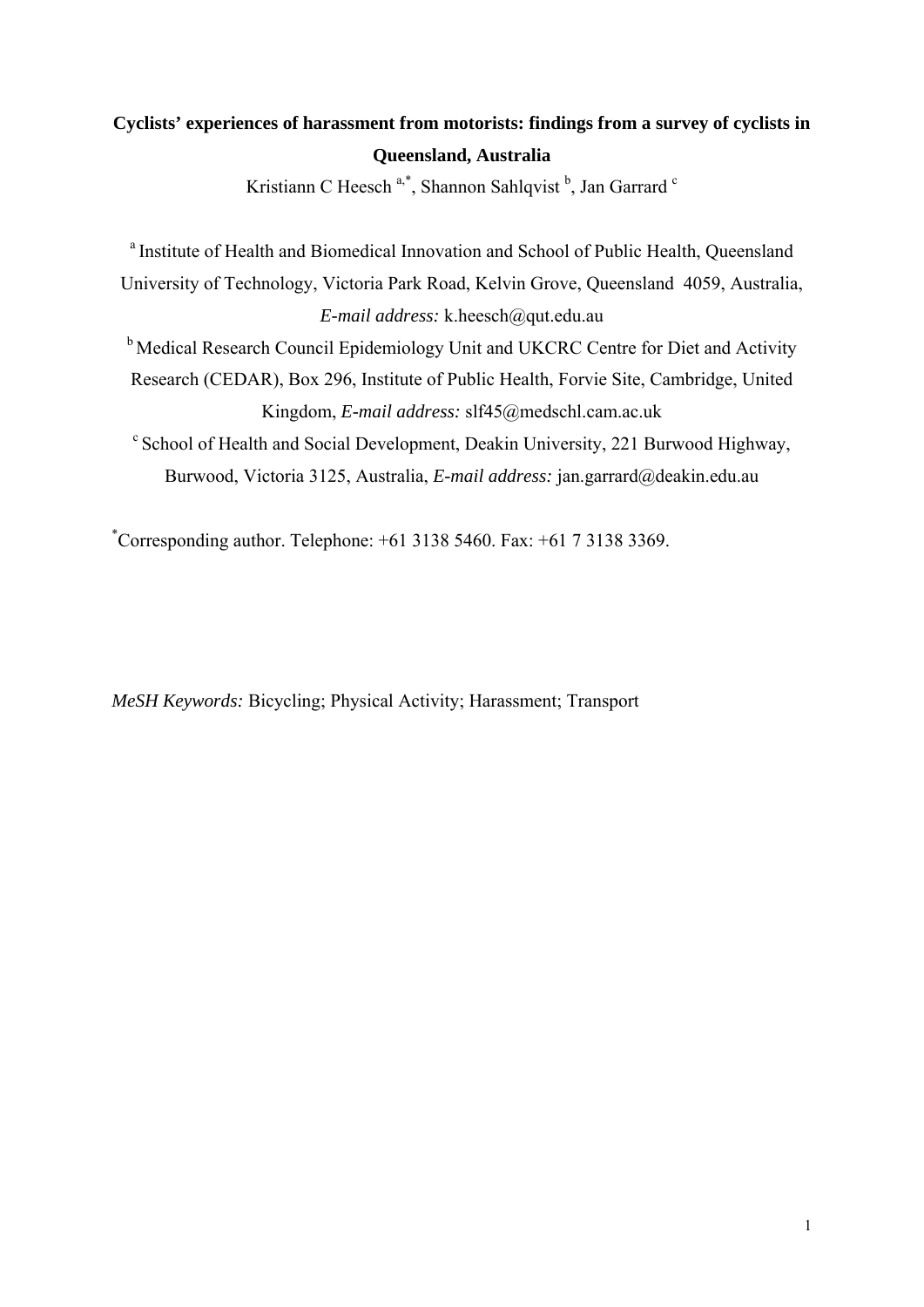#### **Abstract**

*Objective*. Harassment from motorists is a major constraint on cycling that has been underresearched. We examined incidence and correlates of harassment of cyclists.

*Methods.* Cyclists in Queensland, Australia were surveyed in 2009 about their experiences of harassment while cycling, from motor vehicle occupants. Respondents also indicated the forms of harassment they experienced. Logistic regression modeling was used to examine gender and other correlates of harassment.

*Results.* Of 1830 respondents, 76% of men and 72% of women reported harassment in the previous 12 months. The most reported forms of harassment were driving too close (66%), shouting abuse (63%), and making obscene gestures/sexual harassment (45%). Older age, overweight/obesity, less cycling experience  $(\leq 2 \text{ years})$  and less frequent cycling  $(\leq 3 \text{ years})$ days/week) were associated with less likelihood of harassment, while living in highly advantaged areas (SEIFA deciles 8 or 9), cycling for recreation, and cycling for competition were associated with increased likelihood of harassment. Gender was not associated with reports of harassment.

*Conclusions.* Efforts to decrease harassment should include a closer examination of the circumstances that give rise to harassment, as well as fostering road environments and driver attitudes and behaviors that recognize that cyclists are legitimate road users.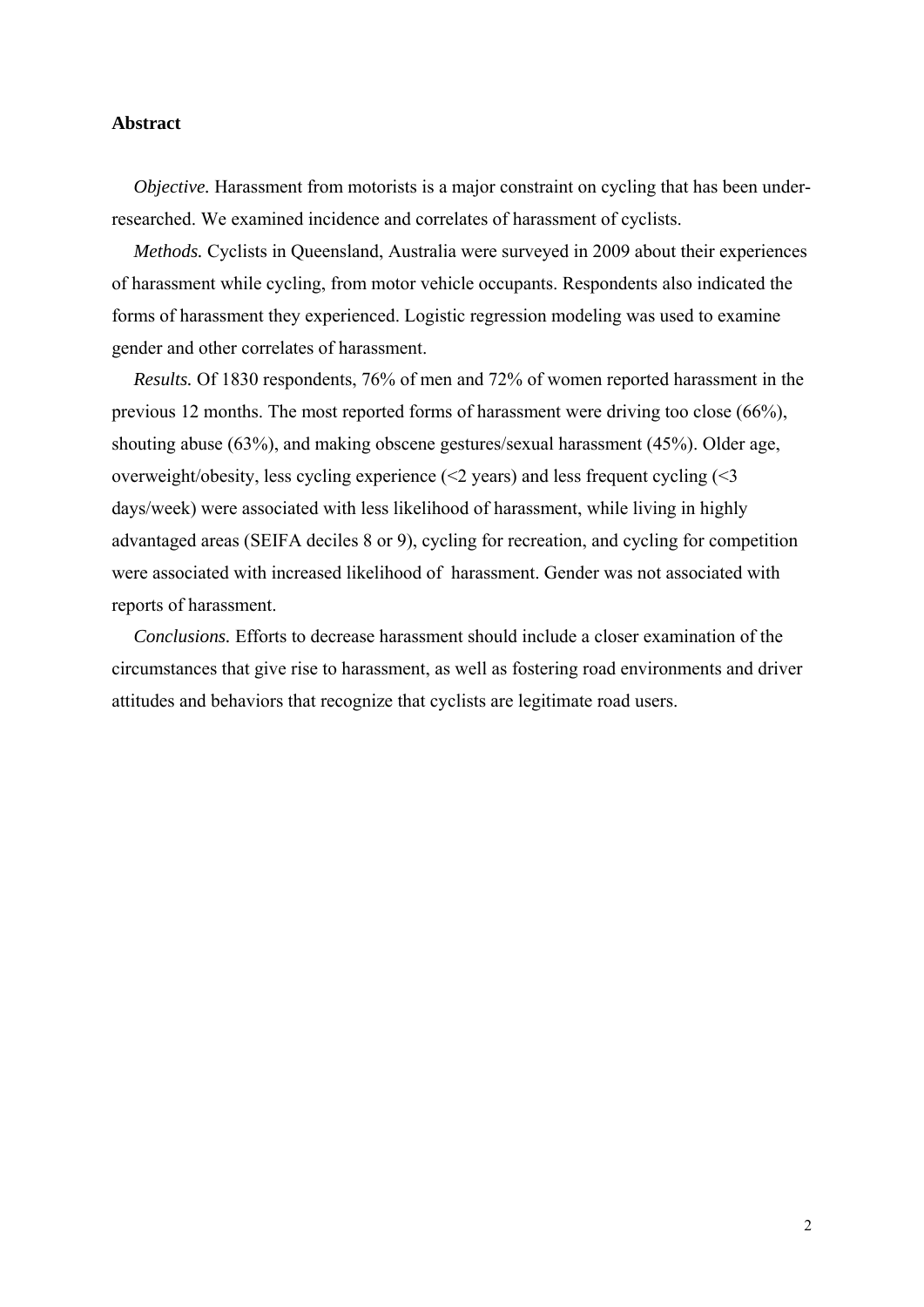#### **Introduction**

Cycling has been shown to improve cardiorespiratory fitness and decrease risk of allcause and cardiovascular mortality (Oja et al., 2011). Although it is the fourth most popular recreational physical activity in Australia (Australian Sports Commission, 2009), approximately 1% of trips to work are made by bicycle (Australian Bureau of Statistics, 2008a), findings that are mirrored in the UK and the US (Pucher et al., 2010). Low rates of utility cycling may reflect in part high levels of harassment of cyclists (Garrard et al., 2006; O'Connor and Brown, 2010; Rissel et al., 2002), which in turn creates negative perceptions about the safety of cycling. Indeed, perceptions of safety, rather than actual safety, appear to be a key barrier to cycling (Emond et al., 2009; Jacobsen et al., 2009). This may be particularly true for women, who rate motorist aggression a more important constraint than do men (Garrard et al., 2006), and this greater concern may help to explain why fewer women than men cycle in low bicycle mode share communities (Jacobsen et al., 2009). Our aims were to conduct a more detailed examination of the incidence of self-reported harassment from motorists, and of gender and other possible correlates of such harassment, in a sample of cyclists in Queensland, Australia.

#### **Methods**

#### *Sampling and study protocol*

Queensland cyclists were administered an online survey to assess their cycling experiences. The sample was drawn from the adult membership (aged  $>18$  years) of Bicycle Queensland (BQ), a state-wide community organization that promotes cycling for recreation and transport, organizes community bike rides and advocates for better cycling facilities and improved safety (Bicycle Queensland, 2011). A small proportion of members are competitive cyclists. BQ emailed invitations, with a link to the survey, to the 'primary members' of member households, to encourage all adult household members to participate. Approval was obtained from The University of Queensland Human Research Ethics Committee.

As reported elsewhere (Heesch et al., 2011), 2085 of 4469 invited households responded. Completed surveys were submitted by 1924 household members of BQ. Those who reported a residence outside Oueensland  $(n=62)$  or cycled off-road only and thus were not exposed to harassment from motorists (n=32) were excluded, leaving data from 1830 respondents for analysis.

#### *Outcome variables*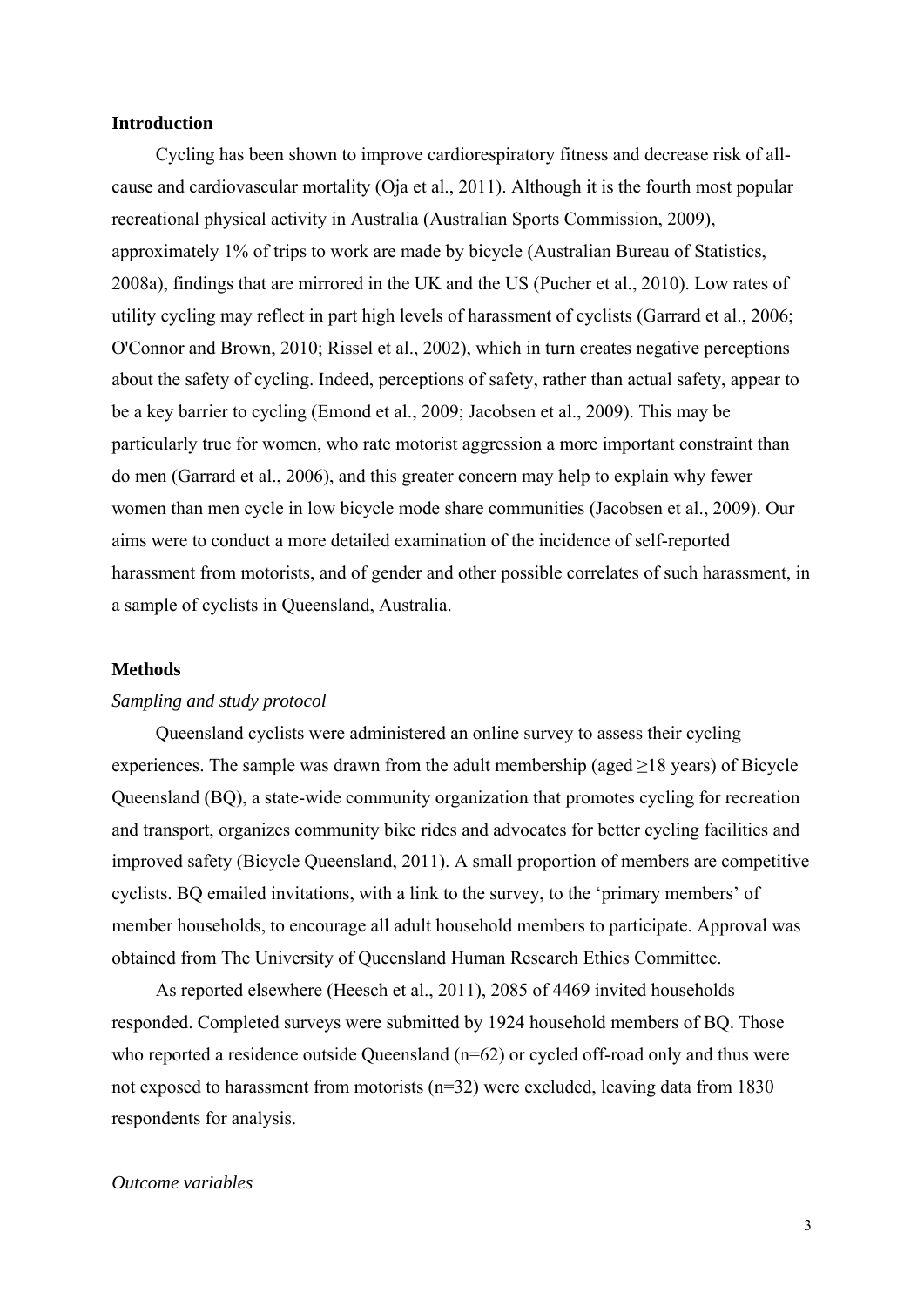Respondents reported whether, while cycling, they perceived any intentional harassment from motorists or their passengers in the previous 12 months (yes, no). Respondents who perceived any harassment indicated whether they viewed it as *deliberately driving too close/tailgating (causing fear/anxiety)*, *throwing objects*, *deliberately blocking your path*, *shouting abuse,* and/or *making obscene gestures/sexual harassment*.

#### *Independent variables*

Respondents reported their sex, age, height, weight, educational level, and home postcode. Postcodes were used to determine socio-economic indexes for areas (SEIFA), a measure of the relative socio-economic advantage of geographic areas (Australian Bureau of Statistics, 2008b). Height and weight were used to calculate body mass index (BMI; kg/m<sup>2</sup>).

Respondents also reported how long they had been cycling as an adult (weeks/months/years), their cycling frequency (5*–7 days/week* to *never in the last year*), and the reasons for their cycling (*recreation [just for fun or exercise]*, *competition*, and/or *transport [means of getting to and from places]*).

#### *Statistical analysis*

Incidence of harassment was computed across categories of each quantitative variable. Multivariable logistic regression modeling was used to examine whether gender and other independent variables were correlates of harassment. Significance was set at  $p \leq 0.05$ .

#### **Results**

Most respondents reported harassment. The most reported forms were driving too close, shouting abuse, and making obscene gestures/sexual harassment (Table 1).

Gender was not associated with harassment (Table 2) nor with any form of harassment (not shown). Older age, being overweight/obese, shorter cycling history  $( $2$  years), and$ infrequent cycling (<3 days/week) were associated with less likelihood of harassment. Living in highly advantaged areas (SEIFA deciles 8 or 9) and recreational or competitive cycling were associated with increased likelihood of harassment  $(p<0.05)$ .

#### **Discussion**

The high level of perceived harassment found in this study is consistent with findings from a survey of cyclists in Victoria, Australia (Garrard et al., 2006), and an in-depth qualitative study conducted in England (McKenna and Whatling, 2007). Motorists'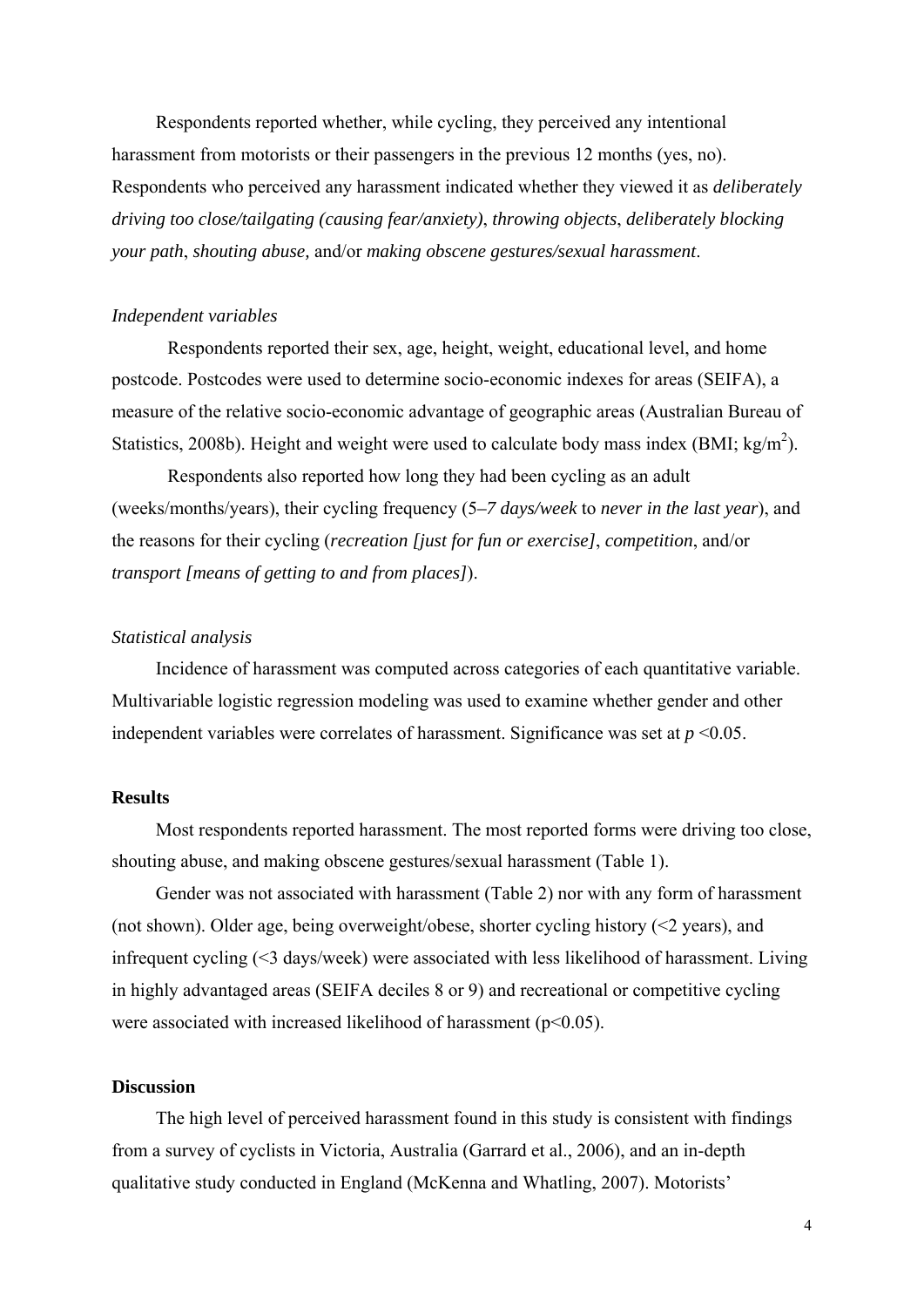harassment of cyclists is an under-researched topic, although it may be subsumed under 'traffic' and 'safety' concerns, which are major constraints on cycling in many Englishspeaking countries. The authors of a 2009 review concluded that "the real or perceived danger and unpleasantness of traffic discourages walking and bicycling" (Jacobsen et al., 2009). Formal research is lacking, but anecdotal reports suggest that driver harassment of cyclists is rarely experienced in high-cycling countries such as The Netherlands (Hembrow, 2011).

The high harassment rates in Australia and the UK may be due to the negative attitudes drivers have towards cyclists. In a study of Australian motorists (Rissel et al., 2002), 50% of respondents believed that cyclists should not be allowed to ride on the main roads. While this finding may reflect motorists' reactions to negligent cycling behavior, it may also be indicative of motorists' unprovoked hostility toward cyclists, possibly resulting from motorists perceiving cyclists as an 'out-group' of road users (Basford et al., 2002).

Male and female cyclists did not differ in their reporting of harassment. This finding suggests that, although female cyclists limit their cycling due to fear of harassment and safety concerns (Garrard et al., 2006), women who choose to cycle do not perceive more harassment while cycling than do men.

The significant correlates of reported harassment suggest that cycling type, location, style and 'image' may influence harassment. Experienced, normal-weight, young to middleaged adults who cycle for recreation and competition (often on-road, using road bicycles, wearing 'lycra', and travelling at relatively high speed) might be a greater target for harassment by motorists than utilitarian cyclists, who often look, and cycle, somewhat differently. The apparent lack of harassment of cyclists in high-cycling countries such as The Netherlands, Denmark, Germany and Japan may be due in part to the predominance of utilitarian cycling in these countries. Indeed, a study conducted in two English cities found that driver behavior in the form of proximity while over-taking cyclists differed according to cyclist appearance (Walker, 2007).

Study limitations included sampling from a non-representative group of cyclists, although it included a cross-section of different types of riders. Although our response rate was excellent for an online survey (Manfreda et al., 2008) and is similar to response rates found for some large population-based studies in Australia (e.g., Mummery et al., 2008), it is low. Thus, our findings may not be generalizable to other cyclists. Other limitations include the cross-sectional design and the use of self-report harassment data from cyclists, which only allowed us to assess perceptions, rather than actual harassment. Regardless of intent, if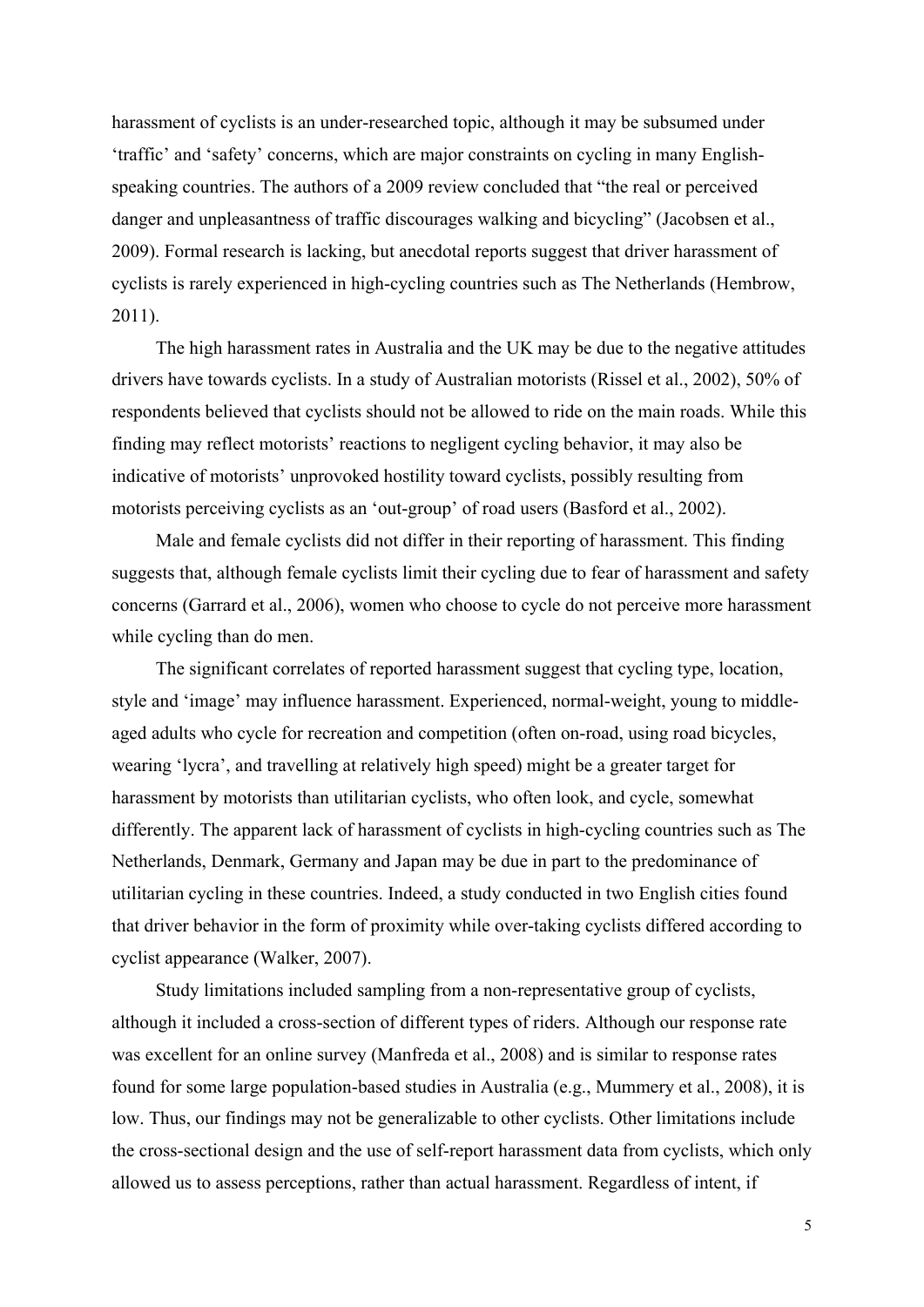cyclists perceive motorists' actions as harassment, they can become fearful, losing a desire to cycle (Horton 2007).

## **Conclusions**

Most respondents reported harassment from motorists. Given that fear, including fear of harassment, is a barrier to cycling, a multi-level approach to reducing hostile motorist behavior is required. Campaigns that raise awareness of acceptable road behavior among motorists and cyclists; reinforcement of road rules, particularly the rights of cyclists on the road; and improved infrastructure that separates motorists from cyclists are warranted. A closer examination of the circumstances that give rise to harassment is required to inform these approaches.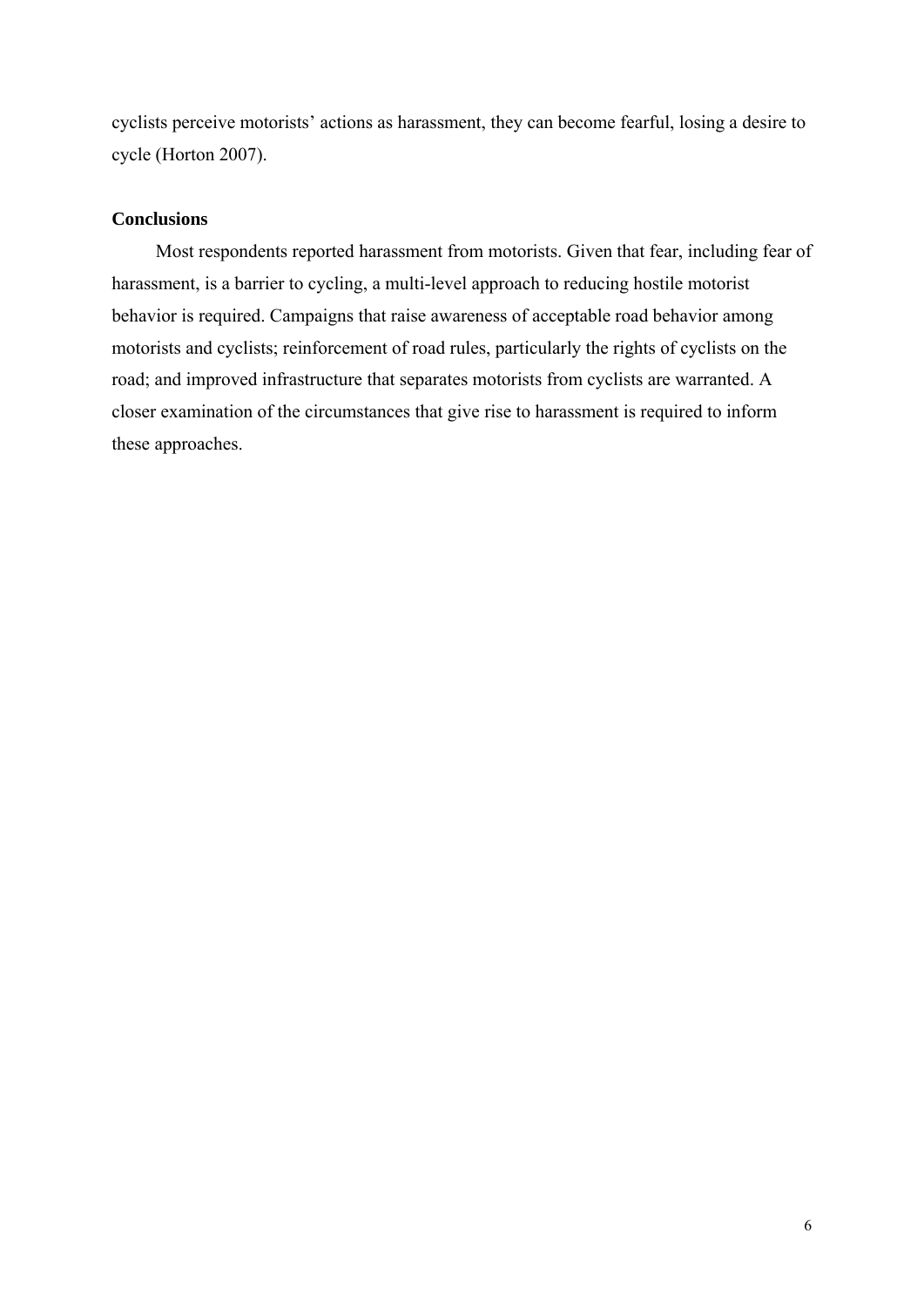#### **Conflict of interest statement**

None reported.

#### **Acknowledgements**

Dr. Heesch was supported by a NHMRC program grant in physical activity and health (ID#301200) at The University of Queensland, School of Human Movement Studies. Dr. Sahlqvist was supported by funds from the Engineering and Physical Sciences Research Committee at the Medical Research Council, Epidemiology Unit. The authors wish to thank the Bicycle Queensland staff for their assistance with development of the questionnaire and study design, recruitment of their members, and collection of incentives for the prize draws. We would like to give a special thank you to Andrew Demack of Bicycle Queensland, whose enthusiasm for the study and input into the development and implementation of the survey benefited the study greatly and also to those Bicycle Queensland members who took the time to complete the online survey for this study.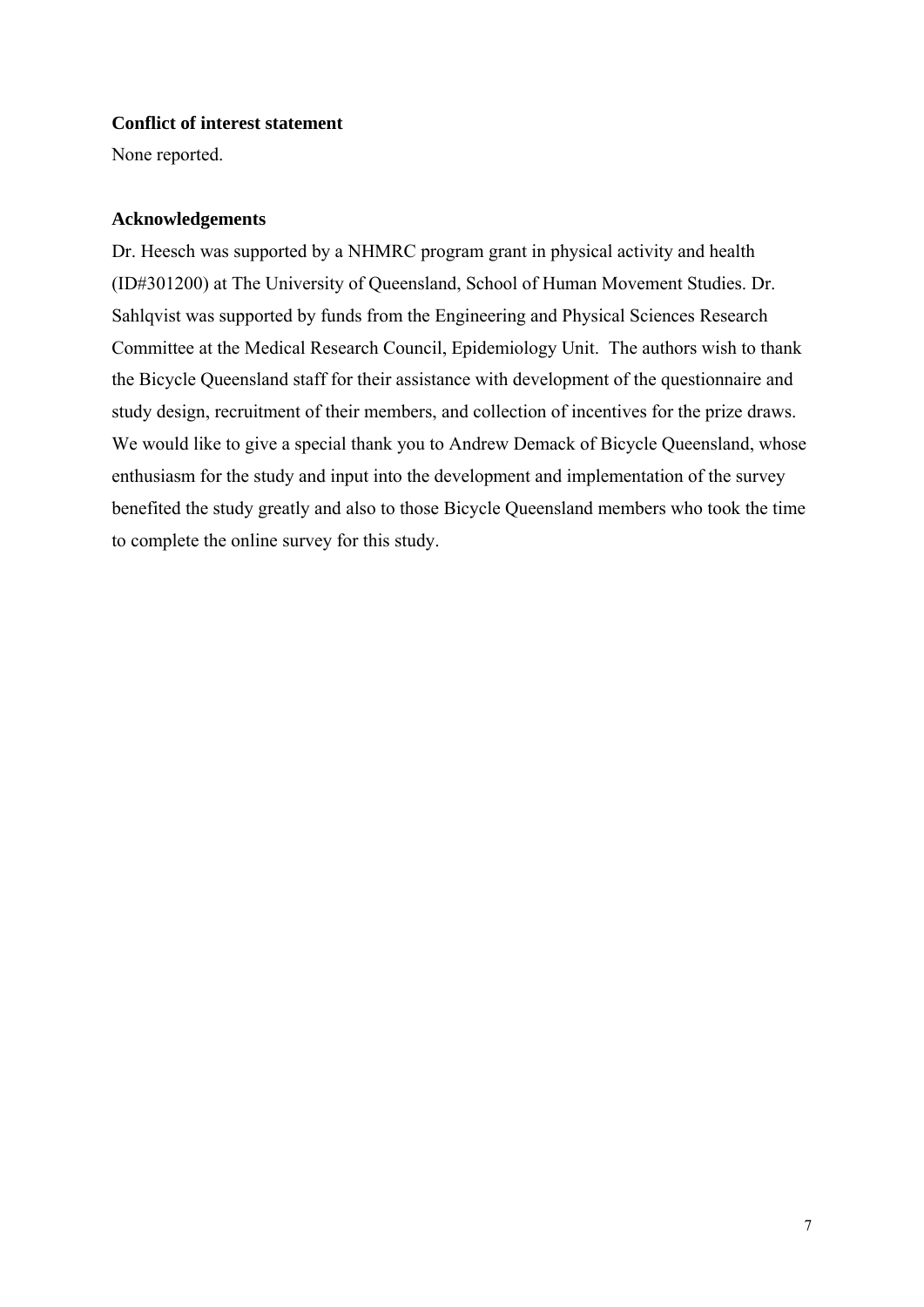#### **References**

- Australian Bureau of Statistics, 2008a. 2006 Census data online. Accessed on http://www.abs.gov.au/websitedbs/d3310114.nsf/home/Census+data on 16 May 2011.
- Australian Bureau of Statistics, 2008b. Census of population and housing: Socio-Economic Indexes for Areas (SEIFA), Australia - data only, 2006. ABS Catalogue Number 2033.0.55.001. Accessed on http://www.abs.gov.au/ausstats/abs@.nsf/mf/2033.0.55.001 on 16 May 2011.
- Australian Sports Commission, 2009. Participation in exercise, recreation and sport: annual report 2008. Australian Sports Commission, Canberra.
- Basford, L., Reid, S., Lester, T., et al., 2002. Drivers' perceptions of cyclists. TRL549. Scotland Department of Transport, University of Strathclyde.
- Bicycle Queensland, 2011. What is Bicycle Queensland? Accessed on http://www.bq.org.au/about/what-is-bicycle-queensland/ on 31 August 2011.
- Emond, C.R., Tang, W., Handy, S.L., 2009. Explaining gender difference in bicycling behavior. Transp. Res. Rec. (2125), 16-25.
- Garrard, J., Crawford, S., Hakman, N., 2006. Revolutions for women: increasing women's participation in cycling for recreation and transport. Deakin University, Melbourne.
- Heesch, K. C., Garrard, J., Sahlqvist, S., 2011. Incidence, severity and correlates of bicycling injuries in a sample of cyclists in Queensland, Australia. Accident Anal. Prev. (43), 2085-2092.
- Hembrow, D., 2011. Road rage on Dutch roads. Accessed on http://hembrow.blogspot.com/2011/04/road-rage-on-dutch-roads.html on 26 August 2011.
- Horton, D., 2007. Fear of cycling, in: Horton, D., Rosen P, Cox, P. (Eds.), Cycling and Society. Ashgate Publishing, Hampshire, UK, pp. 133-152.
- Jacobsen, P.L., Racioppi, F., Rutter, H., 2009. Who owns the roads? How motorised traffic discourages walking and bicycling. Inj. Prev. 15 (6), 369-373.
- Manfreda, K.L., Bosniak, M., Berzelak, et al., 2008. Web surveys versus other survey modes - A meta-analysis comparing response rates. Int. J. Market Res. 50**,** 79-104.
- McKenna, J., Whatling, M., 2007. Qualitative accounts of urban commuter cycling. Health Educ. 107 (5), 448-462.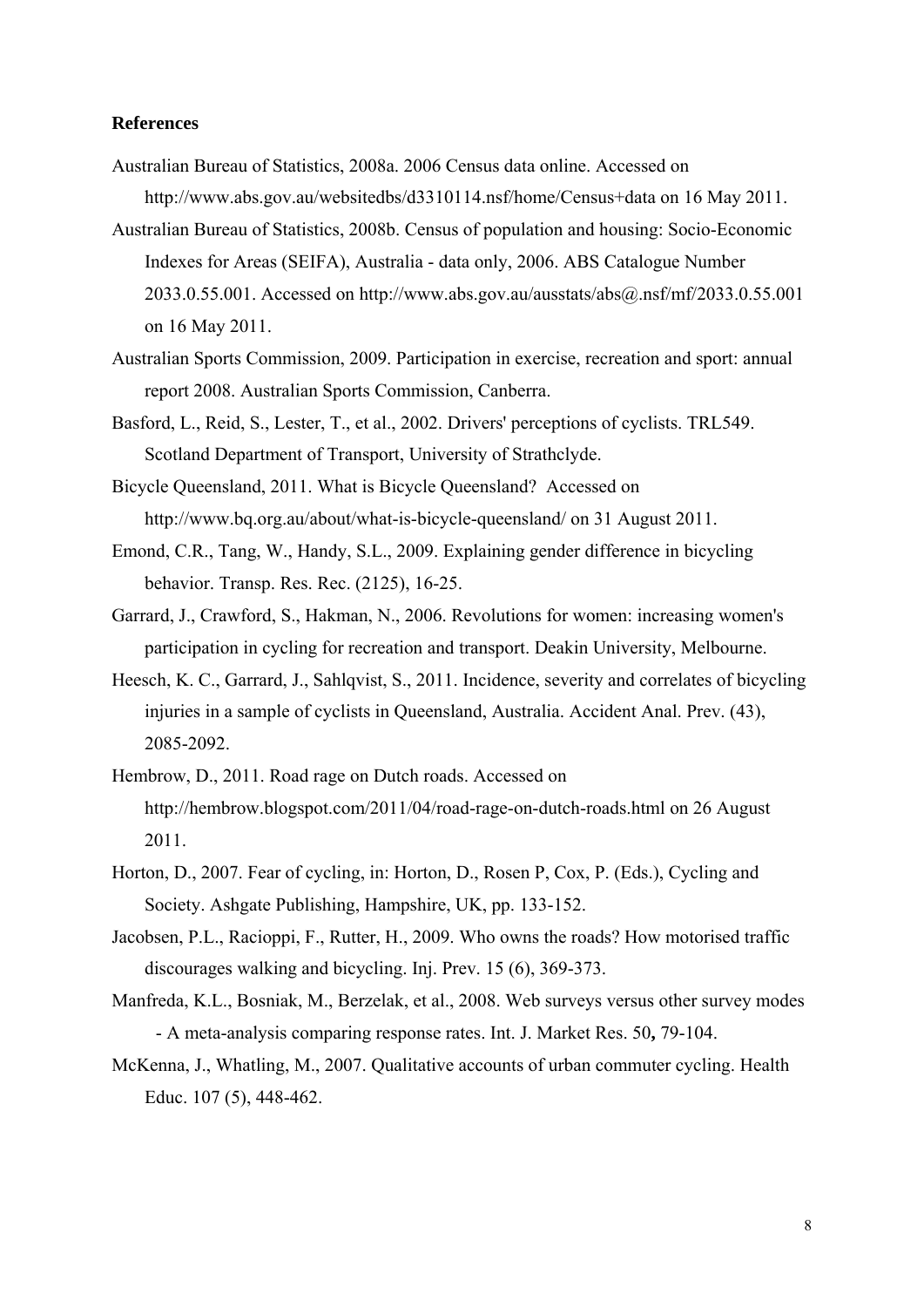- Mummery, W.K., Lauder, W., Schofield, G., et al., 2008. Associations between physical inactivity and a measure of social capital in a sample of Queensland adults. J. Sci. Med. Sport 11, 308-315.
- O'Connor, J.P., Brown, T.D., 2010. Riding with the sharks: serious leisure cyclist's perceptions of sharing the road with motorists. J. Sci. Med. Sport 13 (1), 53-58.
- Oja, P., Titze, S., Bauman, A., et al., 2011. Health benefits of cycling: a systematic review. Scand. J. Med. Sci. Sports 21, 496-509.
- Pucher, J., Buehler, R., Bassett, D.R., et al., 2010. Walking and cycling to health: a comparative analysis of city, state, and international data. Am. J. Public Health 100 (10), 1986-1992.
- Rissel, C., Campbell, F., Ashley, B., et al., 2002. Driver road rule knowledge and attitudes towards cyclists. Aust. J. Prim. Health 8 (2), 66-69.
- Walker, I., 2007. Drivers overtaking bicyclists: objective data on the effects of riding position, helmet use, vehicle type and apparent gender. Accident Anal. Prev. 39 (2), 417- 425.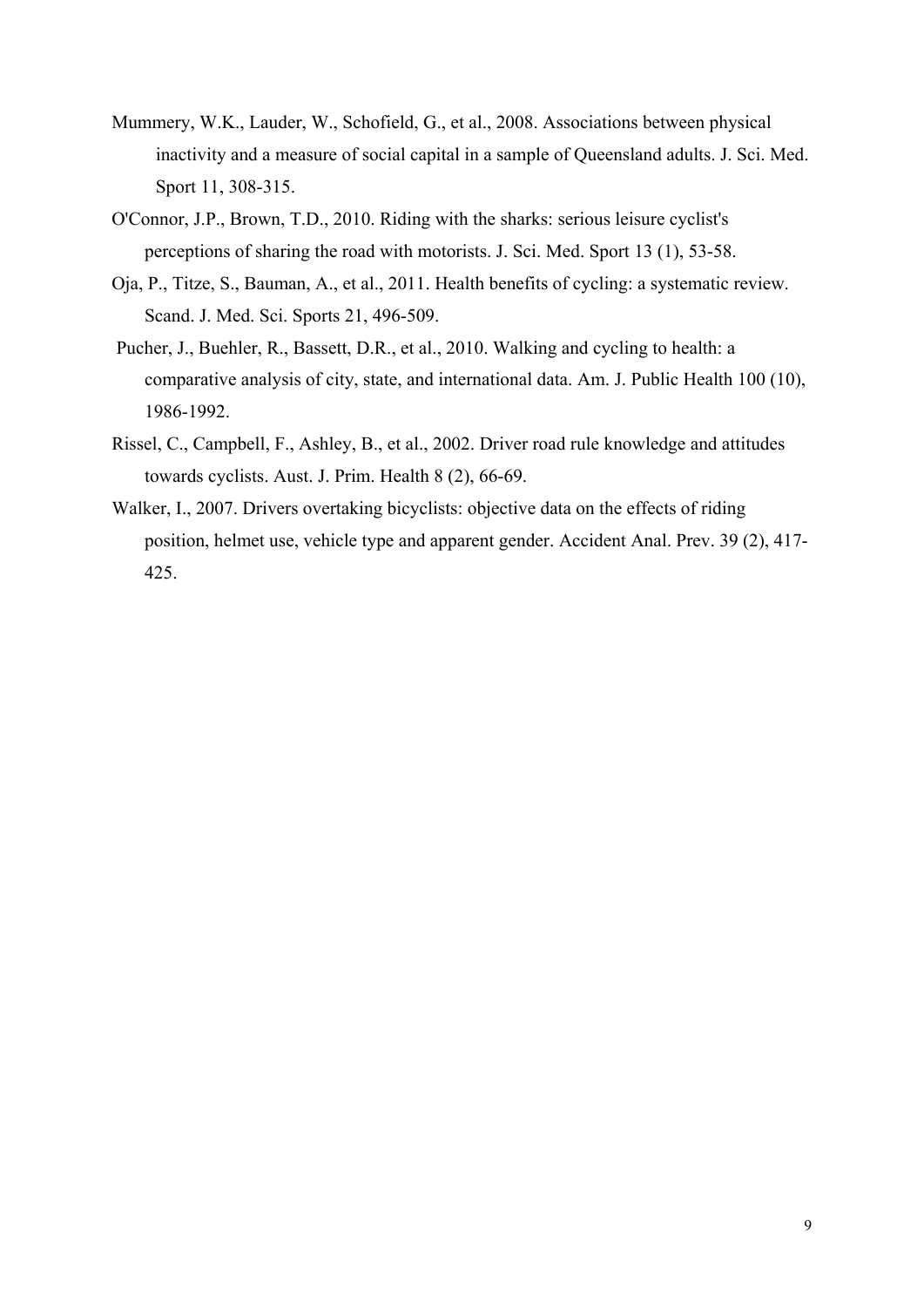Table 1

Characteristics of a Queensland, Australia sample of cyclists, 2009 (n=1830)

|                                          |             | $%$ of              | $%$ of           | $%$ of               |
|------------------------------------------|-------------|---------------------|------------------|----------------------|
| Characteristics                          | $\mathbf n$ | Sample <sup>a</sup> | Men <sup>a</sup> | Women <sup>a,b</sup> |
| Gender                                   |             |                     |                  |                      |
| Male                                     | 1,304       | 60.0                |                  |                      |
| Female                                   | 526         | 40.0                |                  |                      |
| Age (years)                              |             |                     |                  | p=0.0002             |
| 18-34                                    | 205         | 15.8                | 15.9             | 15.7                 |
| 35-44                                    | 477         | 22.2                | 21.2             | 23.6                 |
| 45-54                                    | 620         | 30.6                | 28.2             | 34.1                 |
| 55-64                                    | 400         | 24.5                | 25.5             | 23.0                 |
| $65+$                                    | 128         | 7.0                 | 9.2              | 3.6                  |
| <b>BMI</b>                               |             |                     |                  | p<0.0001             |
| Normal (BMI $\leq$ 25)                   | 1,006       | 58.9                | 50.1             | 72.0                 |
| Overweight/obese (BMI $\geq$ 25)         | 824         | 41.1                | 49.9             | 28.0                 |
| Education                                |             |                     |                  | $p=0.03$             |
| No tertiary degree                       | 260         | 14.3                | 13.8             | 15.1                 |
| Trade/apprenticeship                     | 352         | 18.2                | 20.0             | 15.5                 |
| certificate/diploma                      |             |                     |                  |                      |
| Undergraduate degree                     | 621         | 34.3                | 35.4             | 32.7                 |
| Postgraduate degree                      | 597         | 33.1                | 30.8             | 36.7                 |
| <b>SEIFA</b>                             |             |                     |                  | $p=0.07$             |
| Decile 10 (most advantaged)              | 509         | 28.0                | 27.7             | 28.4                 |
| Decile 9                                 | 546         | 29.0                | 31.3             | 25.6                 |
| Decile 8                                 | 328         | 18.2                | 18.3             | 18.0                 |
| Decile 7                                 | 155         | 8.9                 | 7.9              | 10.5                 |
| Deciles 1-6 (most disadvantaged)         | 292         | 15.9                | 14.9             | 17.5                 |
| Years of cycling as an adult             |             |                     |                  | p<0.0001             |
| $10+$                                    | 783         | 39.7                | 45.8             | 30.2                 |
| $5 - 10$                                 | 422         | 23.2                | 21.3             | 26.2                 |
| $2 - 5$                                  | 436         | 25.1                | 22.8             | 28.8                 |
| $0 - 2$                                  | 189         | 12.0                | 10.2             | 14.8                 |
| Cycling frequency                        |             |                     |                  | p<0.0001             |
| 5-7 days/week                            | 446         | 23.4                | 27.7             | 16.9                 |
| 3-4 days/week                            | 715         | 38.8                | 40.5             | 36.2                 |
| 1-2 days/week                            | 505         | 27.8                | 26.2             | 30.1                 |
| At least once/month                      | 93          | 5.8                 | 3.3              | 9.4                  |
| At least once in the last year           | 71          | 4.4                 | 2.3              | 7.4                  |
| Cycle for recreation                     |             |                     |                  | $p=0.97$             |
| N <sub>0</sub>                           | 152         | 9.3                 | 9.3              | 9.3                  |
| Yes                                      | 1,665       | 90.7                | 90.7             | 90.7                 |
| Cycle for transport                      |             |                     |                  | $p=0.09$             |
| N <sub>0</sub>                           | 745         | 42.2                | 40.4             | 44.7                 |
| Yes                                      | 1,060       | 57.8                | 59.6             | 55.3                 |
| Cycle for competition                    |             |                     |                  | $p=0.19$             |
| N <sub>0</sub>                           | 1,486       | 82.9                | 81.9             | 84.5                 |
| Yes                                      | 315         | 17.1                | 18.1             | 15.5                 |
| Experienced motorists' driving too close |             |                     |                  | $p=0.27$             |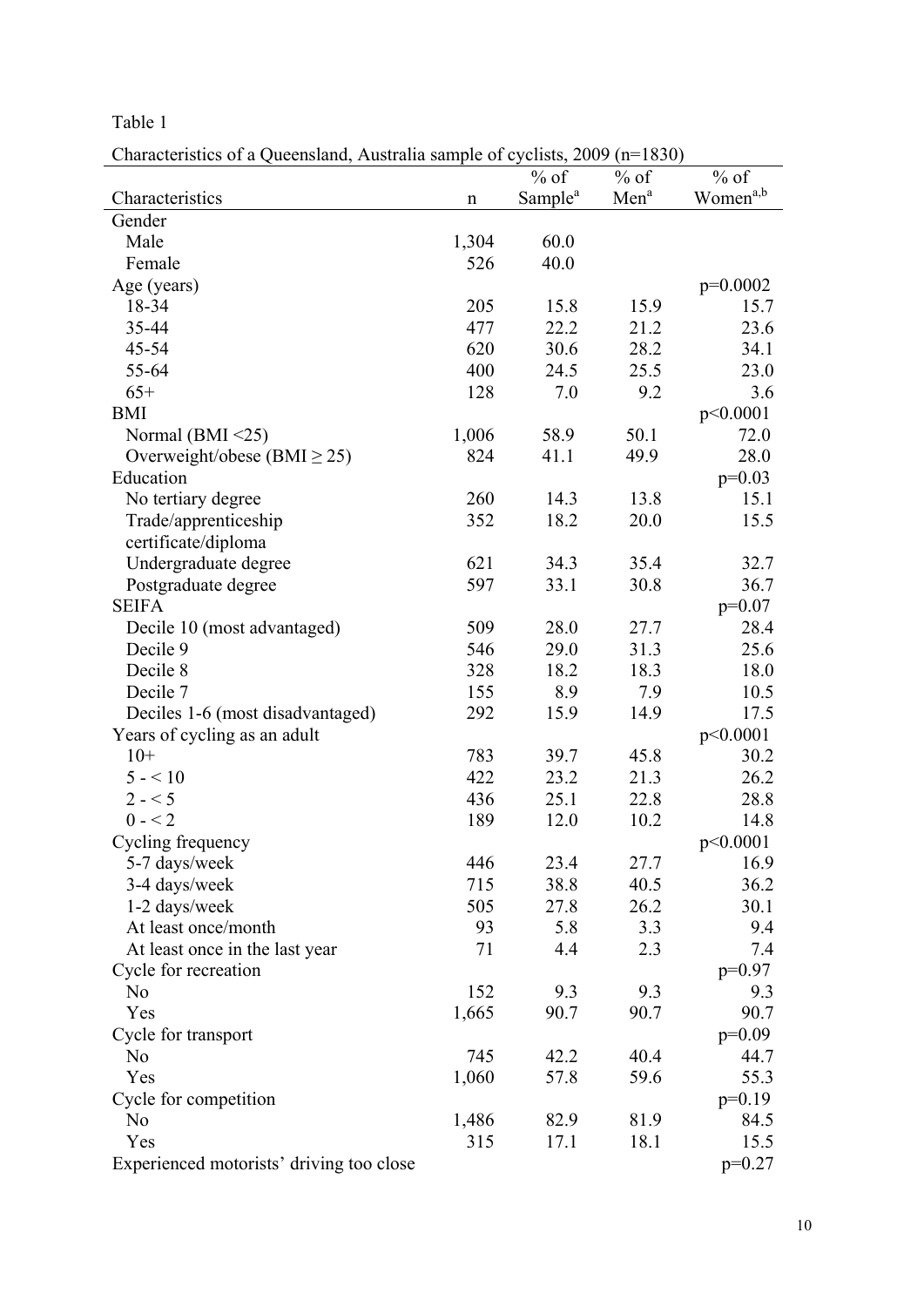| N <sub>0</sub>                          | 620   | 34.4 | 33.3 | 36.1     |
|-----------------------------------------|-------|------|------|----------|
| Yes                                     | 1,210 | 65.6 | 66.7 | 63.9     |
| Experienced motorists' shouting abuse   |       |      |      | $p=0.02$ |
| N <sub>0</sub>                          | 653   | 36.8 | 34.4 | 40.3     |
| Yes                                     | 1,177 | 63.2 | 65.6 | 59.7     |
| Experienced motorists' making obscene   |       |      |      |          |
| gestures or sexual harassment           |       |      |      | $p=0.02$ |
| No                                      | 987   | 55.0 | 52.5 | 58.7     |
| Yes                                     | 843   | 45.0 | 47.5 | 41.3     |
| Experienced motorists' deliberately     |       |      |      |          |
| blocking your path                      |       |      |      | $p=0.02$ |
| N <sub>0</sub>                          | 1,395 | 76.8 | 74.7 | 80.0     |
| Yes                                     | 435   | 23.2 | 25.3 | 20.0     |
| Experienced motorists' throwing objects |       |      |      | $p=0.03$ |
| N <sub>0</sub>                          | 1,517 | 83.4 | 81.6 | 86.0     |
| Yes                                     | 313   | 16.6 | 18.4 | 14.0     |

BMI=body mass index, SEIFA= socio-economic index for area (a measure of the relative socio-economic advantage of geographic areas).

<sup>a</sup> Percentages are adjusted for clustering of respondents within households. Percentages may not add to 100% due to rounding error.

 $b$  p-values refer to differences between men and women in proportions within categories of a variable listed in the rows, using Pearson's chi-square test.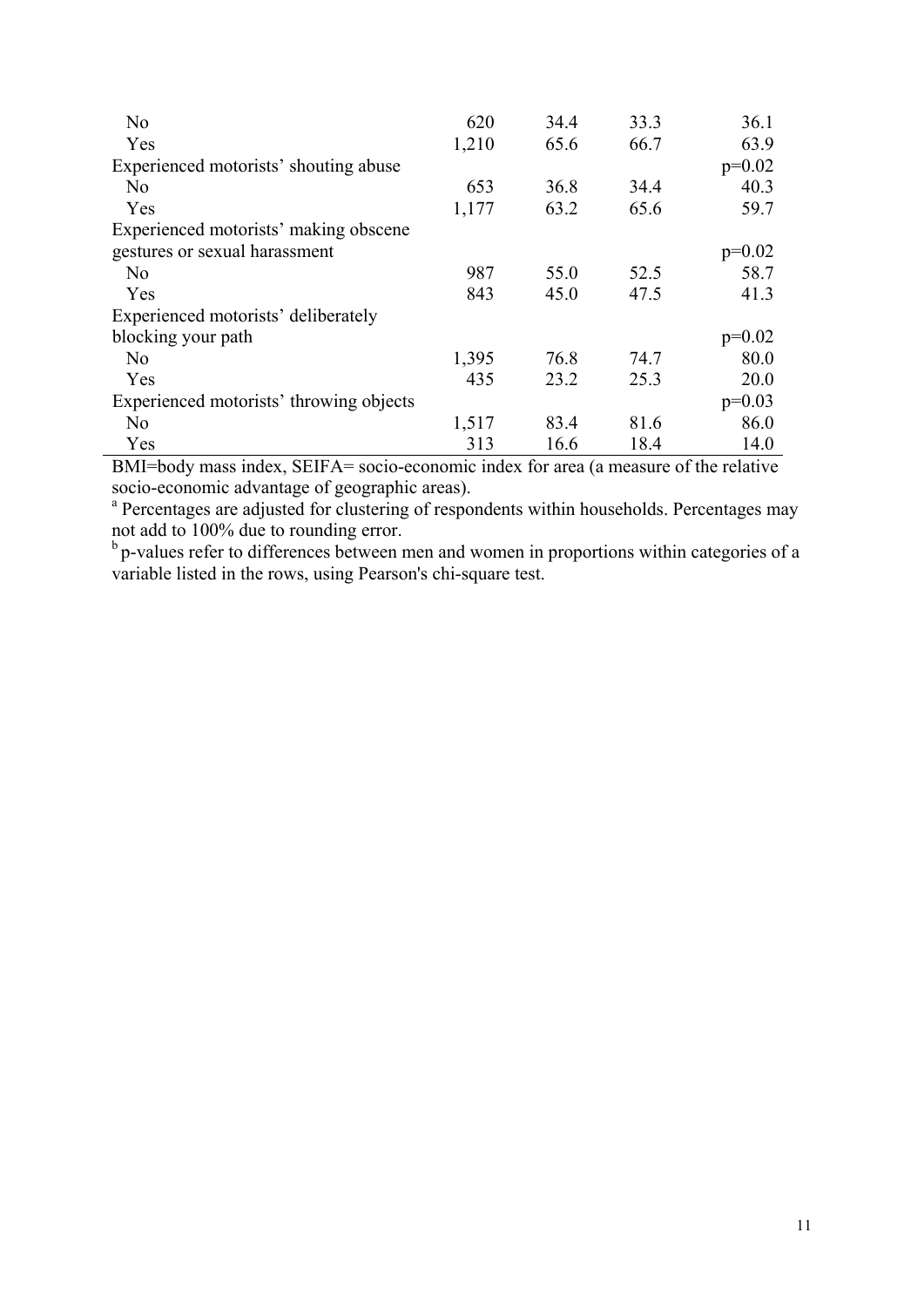Table 2

| Correlates of harassment while cycling, from motor vehicle drivers and their passengers in a                                                                                                                                                                                                                                       |                        |  |
|------------------------------------------------------------------------------------------------------------------------------------------------------------------------------------------------------------------------------------------------------------------------------------------------------------------------------------|------------------------|--|
| sample of Queensland, Australia cyclists, 2009 <sup>a</sup>                                                                                                                                                                                                                                                                        |                        |  |
| $\mathbf{v}$ $\mathbf{v}$ $\mathbf{v}$ $\mathbf{v}$ $\mathbf{v}$ $\mathbf{v}$ $\mathbf{v}$ $\mathbf{v}$ $\mathbf{v}$ $\mathbf{v}$ $\mathbf{v}$ $\mathbf{v}$ $\mathbf{v}$ $\mathbf{v}$ $\mathbf{v}$ $\mathbf{v}$ $\mathbf{v}$ $\mathbf{v}$ $\mathbf{v}$ $\mathbf{v}$ $\mathbf{v}$ $\mathbf{v}$ $\mathbf{v}$ $\mathbf{v}$ $\mathbf{$ | $0/1$ 1 1 $\uparrow$ 1 |  |

| Variables                        | % who reported |      | Adjusted <sup>b</sup> |
|----------------------------------|----------------|------|-----------------------|
|                                  | harassment     |      | OR (95% CI)           |
| Gender                           |                |      |                       |
| Male                             | 75.6           | 1.00 |                       |
| Female                           | 71.7           | 0.97 | $0.74 - 1.28$         |
| Age in years                     |                |      |                       |
| 18-34                            | 73.5           | 0.73 | $0.48 - 1.12$         |
| 35-44                            | 76.1           | 0.94 | $0.68 - 1.30$         |
| 45-54 (ref)                      | 76.2           | 1.00 |                       |
| 55-64                            | 72.1           | 0.74 | $0.53 - 1.03$         |
| $65+$                            | 65.8           | 0.44 | $0.28 - 0.69$         |
| <b>BMI</b>                       |                |      |                       |
| Normal (BMI $\leq$ 25)           | 76.7           | 1.00 |                       |
| Overweight/obese $(BMI \geq 25)$ | 70.2           | 0.73 | $0.57 - 0.94$         |
| Education                        |                |      |                       |
|                                  |                |      |                       |
| No tertiary degree               | 74.6           | 1.04 | $0.71 - 1.51$         |
| Trade/apprenticeship             | 74.4           | 1.06 | $0.74 - 1.53$         |
| certificate/diploma              |                |      |                       |
| Undergraduate degree (ref)       | 74.3           | 1.00 |                       |
| Postgraduate degree              | 73.4           | 1.03 | $0.76 - 1.38$         |
| <b>SEIFA</b>                     |                |      |                       |
| Decile 10 (most advantaged)      | 69.9           | 1.00 |                       |
| Decile 9                         | 76.2           | 1.44 | 1.05-1.97             |
| Decile 8                         | 78.9           | 1.64 | 1.12-2.40             |
| Decile 7                         | 70.6           | 1.16 | $0.75 - 1.79$         |
| Deciles 1-6 (most                | 73.7           | 1.16 | $0.79 - 1.70$         |
| disadvantaged)                   |                |      |                       |
| Years of cycling as an adult     |                |      |                       |
| $10+$                            | 74.6           | 1.00 |                       |
| $5 - 10$                         | 78.6           | 1.35 | 0.98-1.86             |
| $2 - 5$                          | 72.4           | 0.90 | $0.65 - 1.25$         |
| $0 - 2$                          | 65.5           | 0.67 | $0.45 - 1.00$         |
| Cycling frequency                |                |      |                       |
| 5-7 days/week                    | 84.3           | 1.00 |                       |
| 3-4 days/week                    | 80.0           | 0.85 | $0.55 - 1.05$         |
| 1-2 days/week                    | 67.6           | 0.42 | $0.29 - 0.58$         |
| At least once/month              | 52.1           | 0.22 | $0.13 - 0.32$         |
| At least once in the last year   | 28.7           | 0.08 | $0.04 - 0.15$         |
| Cycle for recreation             |                |      |                       |
| N <sub>0</sub>                   | 66.1           | 1.00 |                       |
| Yes                              | 74.9           | 1.59 | 1.05-2.41             |
| Cycle for transportation         |                |      |                       |
| N <sub>0</sub>                   | 71.7           | 1.00 |                       |
| Yes                              | 75.7           | 0.84 | $0.64 - 1.11$         |
| Cycle for competition            |                |      |                       |
|                                  |                |      |                       |
| N <sub>0</sub>                   | 70.8           | 1.00 |                       |